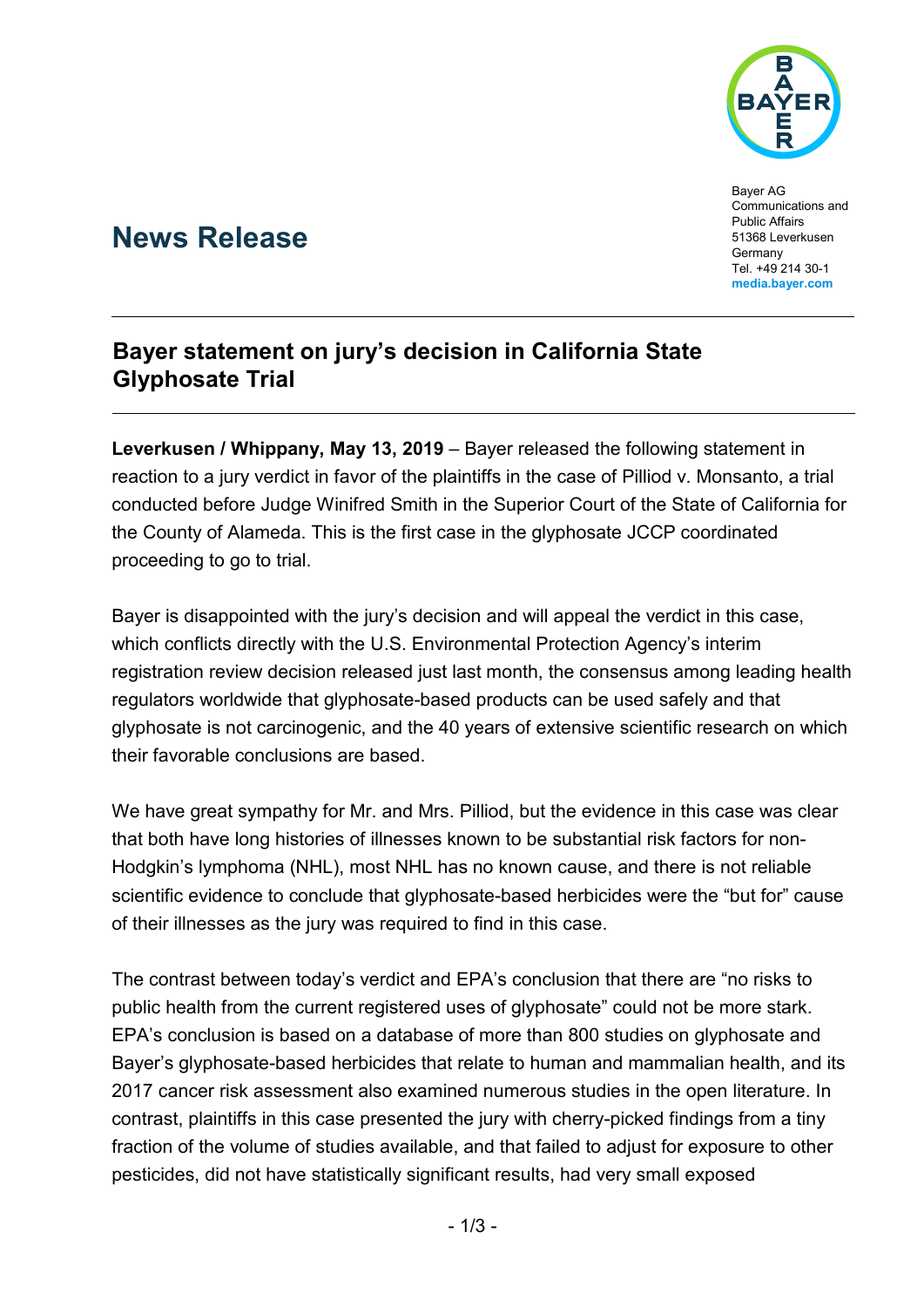populations and/or are at odds with the full body of science. Plaintiffs also relied heavily on IARC's assessment of glyphosate from 2015. But as EPA noted, EPA's cancer assessment was "more robust" and "more transparent" than IARC's review, which considered only a subset of published studies included in EPA's evaluation. IARC's opinion remains an outlier among international health regulators and scientific bodies.

The verdict in this trial has no impact on future cases and trials, as each one has its own factual and legal circumstances. Also, this litigation will take some time before it concludes as no case has been subject to appellate review where key legal rulings in the trials will be assessed. The company will continue to evaluate and refine its legal strategies as it moves through the next phase of this litigation, which will be marked by a greater focus on post-trial motions and appellate review and trials scheduled in different venues.

Glyphosate-based Roundup™ products have been used safely and successfully for over four decades worldwide and are a valuable tool to help farmers deliver crops to markets and practice sustainable farming by reducing soil tillage, soil erosion and carbon emissions. Regulatory authorities around the world consider glyphosate-based herbicides safe when used as directed. There is an extensive body of research on glyphosate and Bayer's glyphosate-based herbicides, including more than 800 rigorous studies submitted to EPA, European and other regulators in connection with the registration process, that confirms that these products are safe when used as directed. In addition, the largest and most recent epidemiologic study – the 2018 independent National Cancer Institutesupported long-term study that followed over 50,000 pesticide applicators for more than 20 years and was published after the IARC monograph – found no association between glyphosate-based herbicides and cancer. Additionally, EPA's 2017 post-IARC cancer risk assessment examined more than 100 studies the agency considered relevant and concluded that glyphosate is "not likely to be carcinogenic to humans", its most favorable rating, while the agency's April 2019 interim registration review decision on glyphosate also reaffirmed that "there are no risks to public health when glyphosate is used in accordance with its current label and that glyphosate is not a carcinogen".

For more information on Roundup™, visit [https://www.bayer.com/en/glyphosate](https://www.bayer.com/en/glyphosate-roundup.aspx)[roundup.aspx.](https://www.bayer.com/en/glyphosate-roundup.aspx)